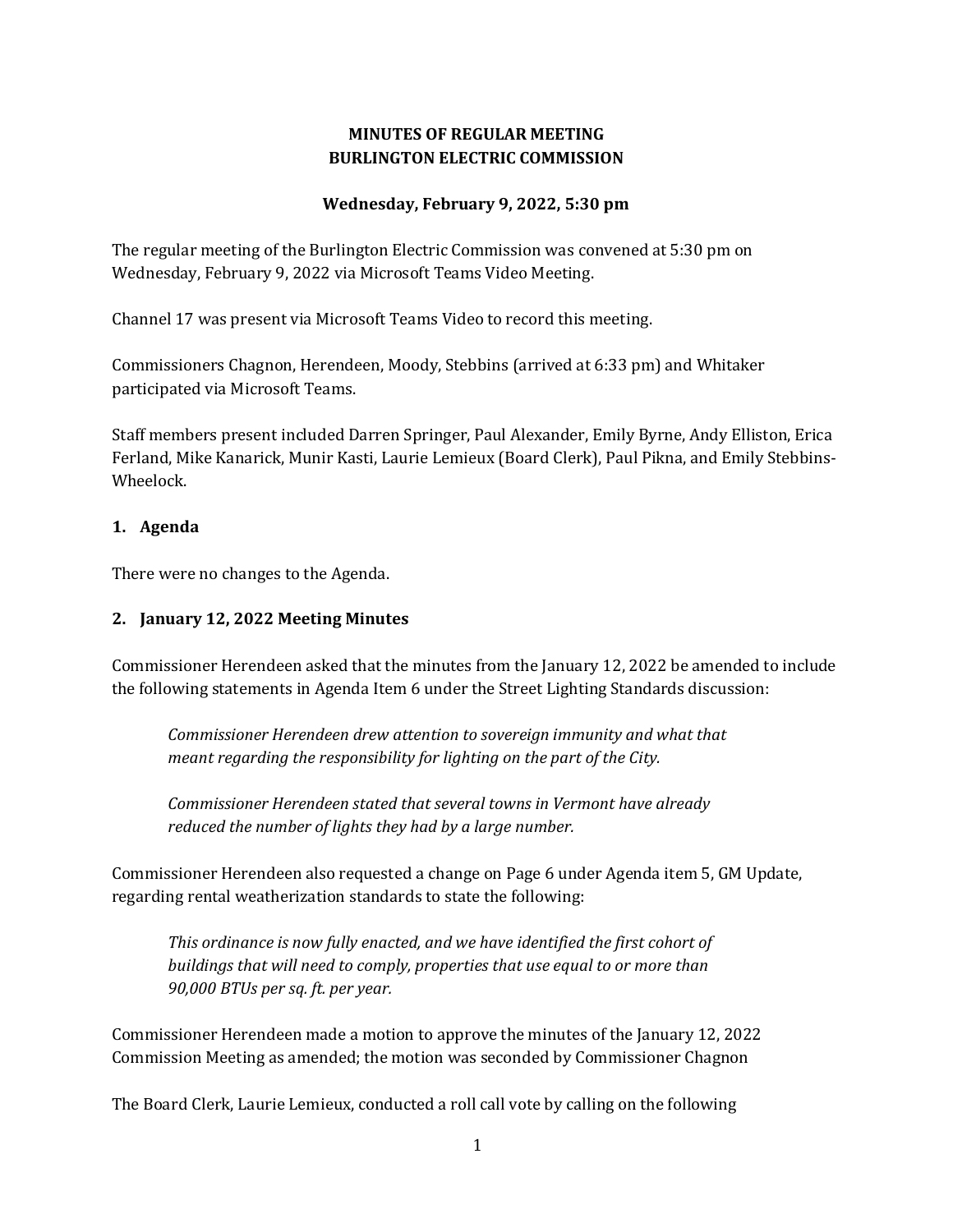Commissioners:

Commissioner Chagnon. Aye Commissioner Herendeen. Aye Commissioner Moody. Aye Commissioner Whitaker. Aye

Results: 4 Ayes with 0 Nays, the motion carries. Commissioner Stebbins arrived after the vote was taken.

#### **3. Public Forum**

Present for the meeting were Mr. Bill Ellis, Esq., from the McNeil Leddy, and Sheehan law firm, as well as Mr. Thomas Melloni, Esq. and Ms. Kathy Zhou, Esq., both from the Paul, Frank, and Collins law firm.

#### **4. Commissioners' Corner**

Commissioner Herendeen stated that, on Page 13 of the monthly highlights, the statistics showed that BED supported one (1) Air to Water Heat Pump and asked if this was a commercial or residential installation? Mr. Springer reached out to Mr. Burns, who confirmed that it was a residential installation.

Commissioner Herendeen stated that Mr. Elliston conducted a presentation on lighting and during this presentation Commissioner Herendeen learned that lighting updates have been implemented over the years per the recommendations from Illuminating Engineering Society (IES). At that meeting Mr. Kasti suggested a possibility of reinstituting the lighting committee, which Commissioner Herendeen was part of in 2014. Commissioner Herendeen stated that there have been many updates since 2014, including from the IES. Commissioner Herendeen also wondered what other updates may have come from the consultants that the 2014 Committee reached out to at that time. In 2014, there hadn't been a hard experimental backup, and Commissioner Herendeen suggested that there is some history that BED might check on other than the IES. Commissioner Herendeen asked that he be informed about what BED decides to do about reaching out to others.

At this time, Mr. Springer asked Mr. Elliston for an update on street lighting.

Mr. Elliston stated that, just prior to the January meeting, Engineering had reached out to IES with a number of questions that included BED's interpretation of their guidelines, especially for residential areas. Engineering also asked IES to clarify its statements regarding the reduction of lighting in residential areas, as they are a little vague.

IES immediately acknowledged BED's questions and said they were forwarding these questions to their Standards Department. After review from the IES Standards Department, they would forward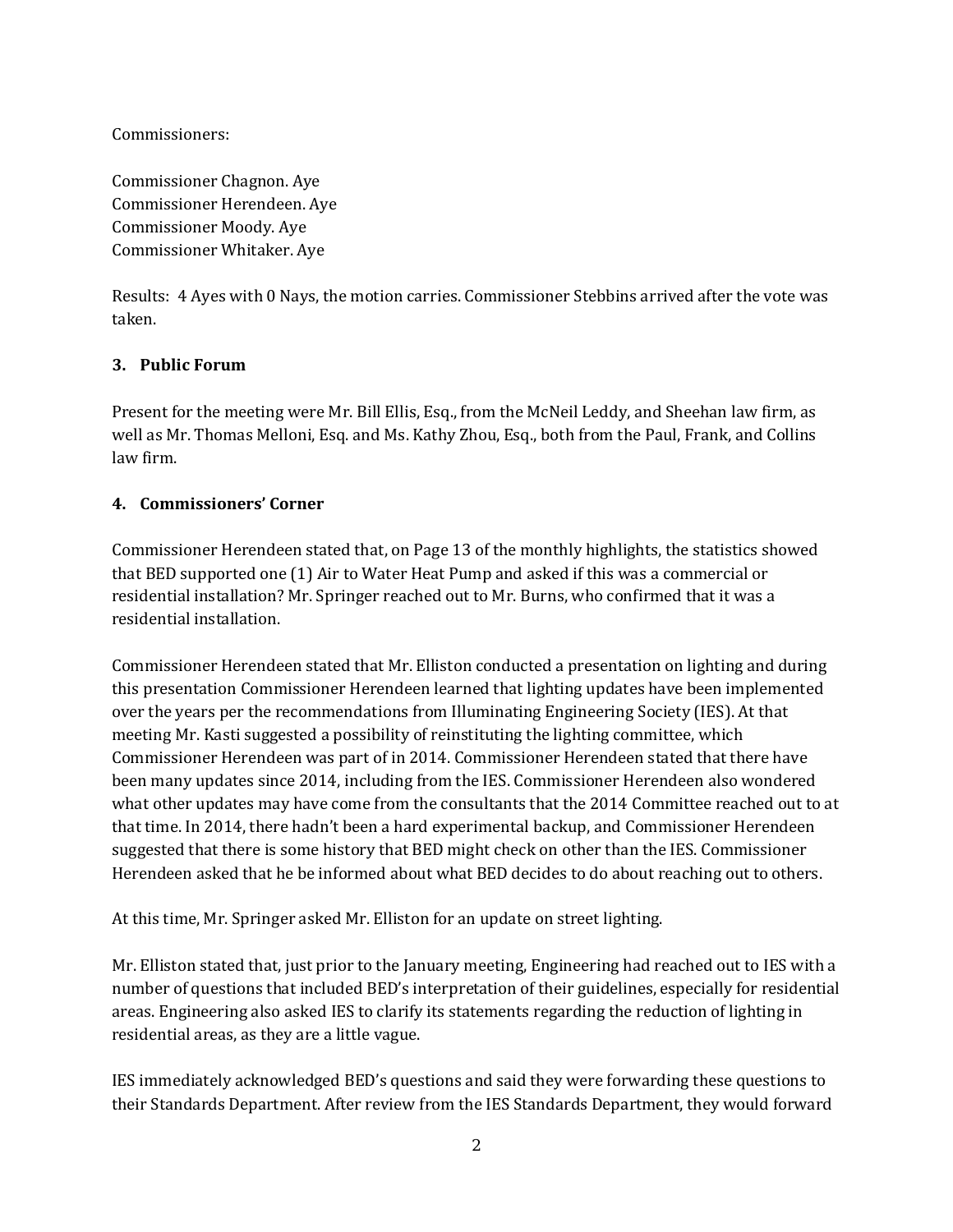these questions to the appropriate subcommittees within the IES. Mr. Elliston indicated that, after a week, BED hadn't heard anything, so reached back out. IES responded that the subcommittee chair is aware of our questions and will get back to us when they are able. We are still awaiting a response. As soon as Mr. Elliston hears anything from the IES, he will inform the Commission and, in the meantime, he will continue to contact them regarding answers.

Commissioner Herendeen will email Mr. Elliston the names of the consultants who were part of the study in 2014.

# **5. GM Update**

Mr. Springer introduced new members of the BED Team, Ms. Erica Ferland, BED's new Director of IT, and Ms. Emily Byrne, BED's new Director of Finance.

Ms. Ferland and Ms. Byrne each gave a brief history on their background and their excitement to learn more and be a part of the BED Team.

Mr. Springer stated that on January 27 BED announced new and expanded incentives for 2022. These new incentives are made possible because of the Net Zero Energy Revenue Bond providing the funding to support continued and expanded options and creating the liquidity to do that. The incentives also are made possible because of the authority granted under the Renewable Energy Standard and as an efficiency utility under Act 151. Highlights included new programs for electric motorcycles, chainsaws, trimmers, and riding and push lawn mowers, as well as new charging station programs. In addition, we have expanded our EV and PHEV incentives, and heat pump water heater incentives. For our low- and moderate-income customers, we now offer up to \$2,900 in BED rebates combined with state rebates that can run up to \$4,000 along with the federal tax incentives that can run up to \$7,500. One important change is with the residential, off-peak charging rate where you can charge between the hours of 10:00 pm and 12noon and get a very discounted charging rate. We previously have offered rebates of \$400 only to residents who have gotten new electric vehicles. These incentives will now increase to \$900 for customers getting new EVs and also will include up to \$700 for anyone getting a new plug-in hybrid or a pre-owned EV or plug-in hybrid. We've expanded the eligibility for customers to get a rebate on a home charger, get it installed, and get signed up for the off-peak rate.

There will be two Town Hall Meetings, hosted by the Mayor (one co-hosted by VECAN, the state organization that manages town energy committee's and is part of the VNRC). This first Town Hall will be with Rewiring America, a national organization that supports strategic electrification.

Mr. Springer stated that the Legislature has been taking testimony in the House Government Operations Committee on BED's Thermal Energy Charter change. Mr. Springer has joined the committee twice, and other individuals have joined to talk about this issue. Mr. Springer stated that he believes the Committee was considering a potential vote this week and, if successful, it could come to the House floor in the next week.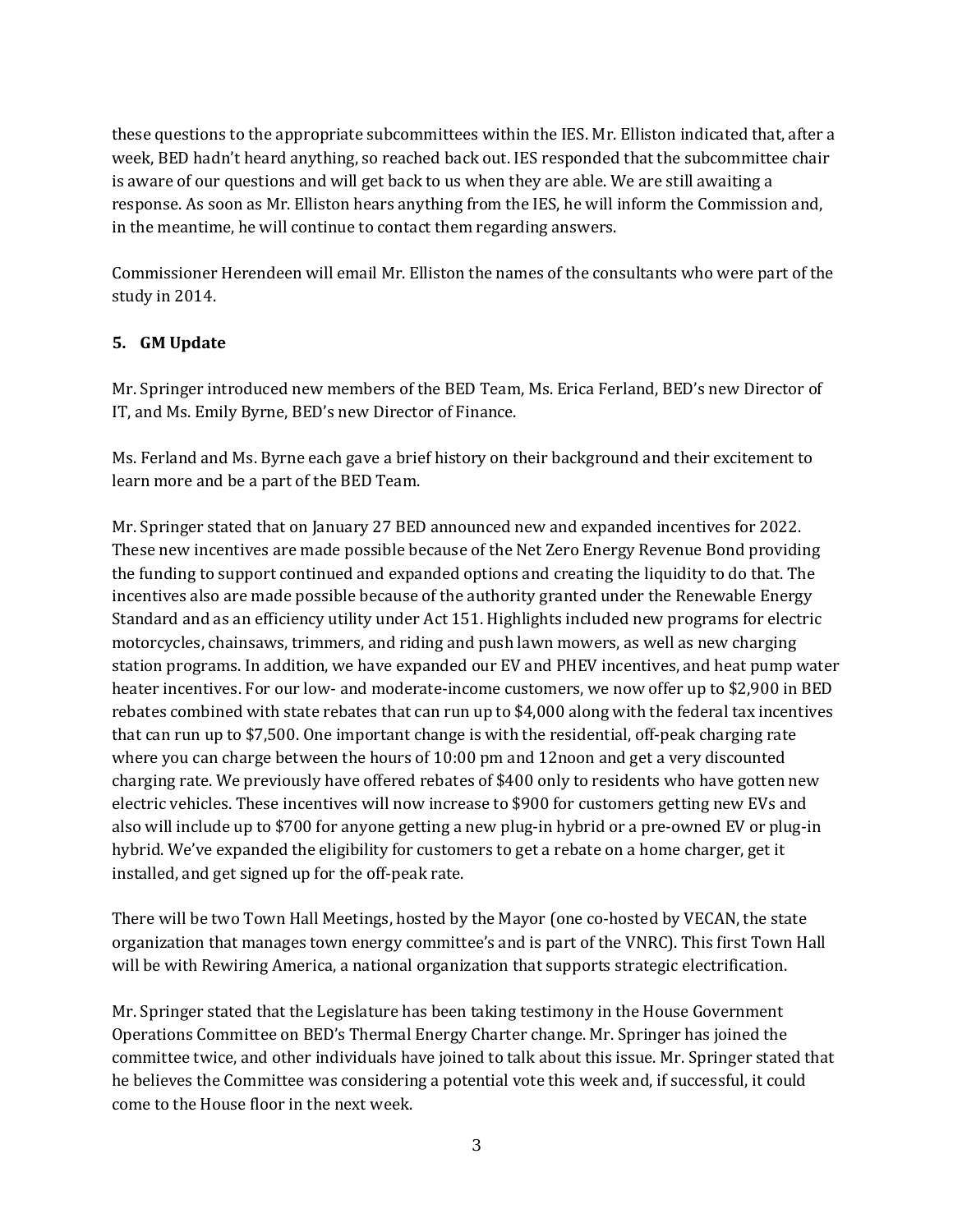Mr. Springer stated that he had a productive meeting with UVMMC, with a follow-up meeting scheduled for later this month and that our goal remains to wrap up the Phase 3 work by the end of the first quarter of 2022. At this time, we are waiting to reschedule with UVM. It is our hope to provide an update to the Commission at the April meeting.

We are engaged with Synapse to provide 2021 updated data for the Net Zero Energy Roadmap. Of interest will be how the transportation sector/vehicles miles traveled changed in 2021 as the economy began to reopen later in the pandemic. We should have the 2021 data to share at the April meeting.

Mr. Springer stated that we are taking a new approach to the Innovation Cup as a result of feedback from the Employee Engagement Committee. Our plan is to recognize employees on a monthly basis who are taking innovate steps to help improve our operations, reduce fossil fuel use, and demonstrate leadership. As an example, one of our lineworkers, Andrew Watson, suggested that BED replace our gasoline powered saws with electric battery powered saws, both for our chainsaws and our telescoping saws as Andrew had taken this step in his own life with the support of our Employee Net Zero Energy Reimbursement Program. BED now has funded part of this initiative this year and has provided new electric saws for the line crew, and we will fund the rest of the saws in the coming year. This is a great opportunity for BED to have ongoing engagement from the entire organization.

# **6. FY22 December Financials**

Ms. Stebbins-Wheelock presented the budget-vs-actual results for the month of December FY22. The Department had a net loss of \$63K in December compared to a budgeted net loss of \$417K. On the revenue side, actual sales to customers were unfavorable to budget by \$90K. Residential sales were up \$11K, and commercial sales were down \$103K. Ms. Stebbins-Wheelock noted that, for the year-to-date, actual sales to customers are within 0.5% of budget. Other revenues, mainly EEU, were down \$53K.

Power supply expenses were \$242K less than budget, as a result of fuel, transmission, and purchased power all being under budget. Other operating expenses were down \$276K compared to budget. Other income was \$113K under budget for December, mostly due to customer contributions not arriving as planned.

For FY22 year-to-date, actual net income is \$198K or 8% below budget.

As of December, the Department has spent 26% of the FY22 capital budget and has an operating cash balance of \$9.5M, or 129 days cash on hand. The debt service coverage ratio is 4.80, and the adjusted debt service coverage ratio is 1.27.

# **5. Revenue Bond Resolution**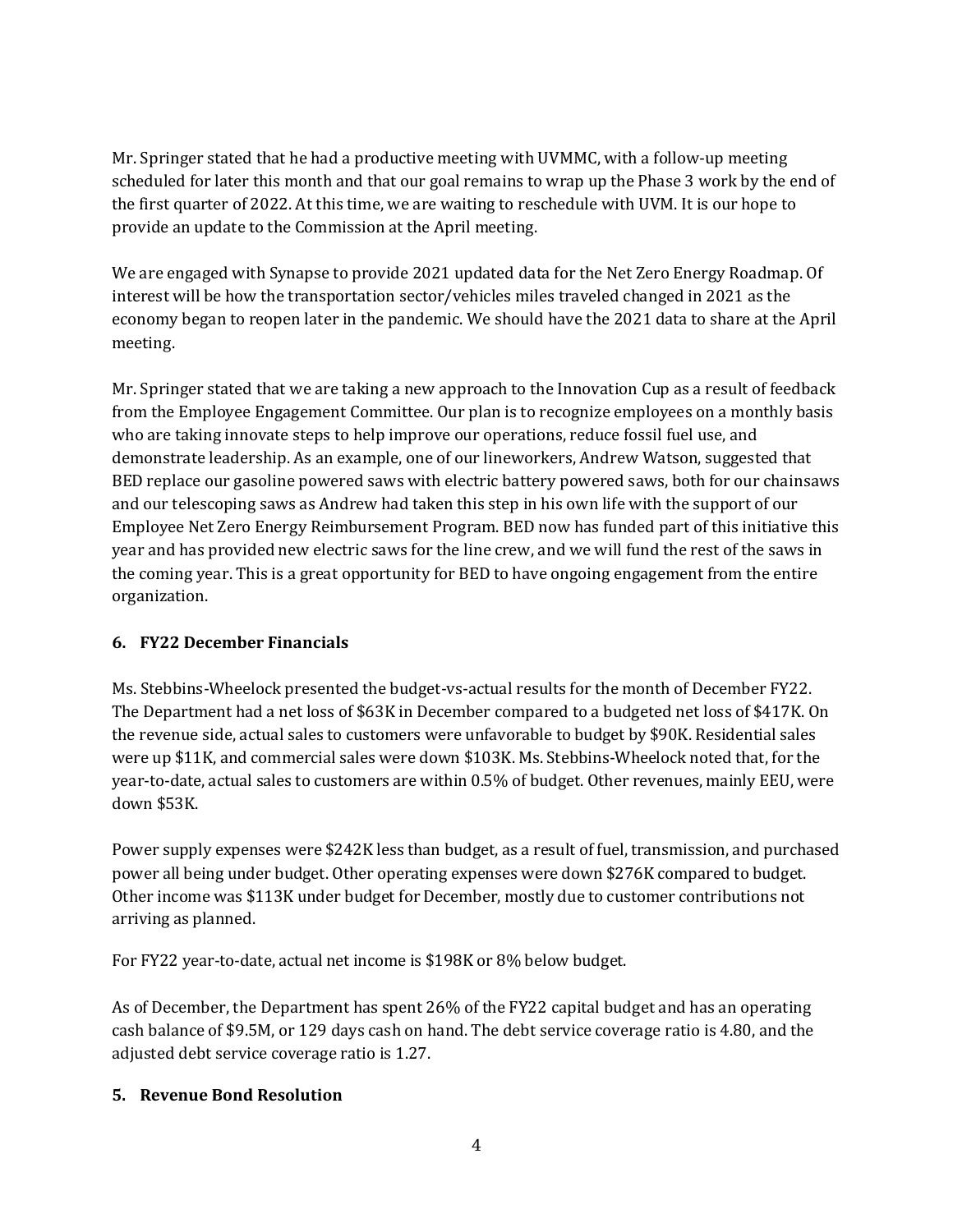Ms. Stebbins-Wheelock shared with the Commission the Net Zero Energy Revenue Bond Resolution that will be presented to the City Council for adoption. Ms. Stebbins-Wheelock stated that this Council Resolution adopts two Supplemental Resolutions to the General Bond Resolution, which is the original instrument adopted by the Board of Electric Commissioners that gives BED the authority to issue revenue bonds. Supplemental Resolution 16 increases the length of time the Department has to file audited financial statements with the bond trustee following the close of the fiscal year. Presently we have a 120-day deadline, which is often challenging to meet; this Resolution seeks to extend that deadline to 180 days. Supplemental Resolution 16 also expands the definition of investment securities to provide more flexibility in how the Department's debt service reserve funds may be invested. These changes would go into effect when 2/3 of the holders of the outstanding bonds approve. Supplemental Resolution 17 gives the General Manager and the Chief Administrative Officer of the City the authority to issue the \$20M of new Net Zero Energy revenue bonds at a price that is reasonable and at interest rates defined within the Resolution.

Mr. Thomas Melloni of the Paul, Frank + Collins law firm stated that there is a two-stage process by which bonded indebtedness can be incurred. First is the Board of Electric Commissioners, and second is the City Council. The Charter grants the City Council the ultimate authority for incurring bonded debt, and this approval is scheduled for the February 22, 2022 City Council meeting. Mr. Melloni stated that, since the Board of Electric Commissioners vote in December to allow project costs to be reimbursed from bond proceeds, work already has taken place in terms of tax analysis and the preparation of the official statement. There is also a meeting with Moody's scheduled to obtain a credit rating for this specific bond issuance.

Mr. Melloni stated that Supplemental Resolution 16, once adopted, requires two approvals to be implemented: one, we need the approval of Assured Guaranty, the insurer of the outstanding bonds; and two, we need approval of 2/3 of the current bond holders. Ms. Kathy Zhou, a colleague of Mr. Melloni, obtained the consent of Assured Guaranty to the change regarding the 180-day deadline for filing the annual audit and the change in the permitted investment securities for debt service reserve funds held by the bond trustee. The approval of 2/3 of the bond holders will be obtained over time. Investors in the new 2022 issuance will be consenting to the terms of Supplemental Resolution 16; because BED has approximately \$19M in previously issued revenue bond debt outstanding, this will mean that just over half of the bondholders will have consented to the changes. In Mr. Melloni's opinion, unless BED engages in some other refunding in the future, we will reach the 2/3 threshold in approximately 2025, after the 2014 bonds mature. The alternative to this approach is reaching out to all of the bondholders to seek a vote, which can be an expensive and time-consuming endeavor.

Mr. Melloni continued that BED, and the City gave careful consideration and weighing of whether to issue the bonds in a single \$20M issuance or in multiple series of bonds to hopefully save interest. After consultation with the City's financial advisor, it's been determined that the best path forward is as one issuance. Interest rates are expected to rise, and each bond issue has associated transaction costs, so there are cost benefits of issuing the full \$20M now, particularly since the projected capital expenditures are going to be incurred within a three-year time period. The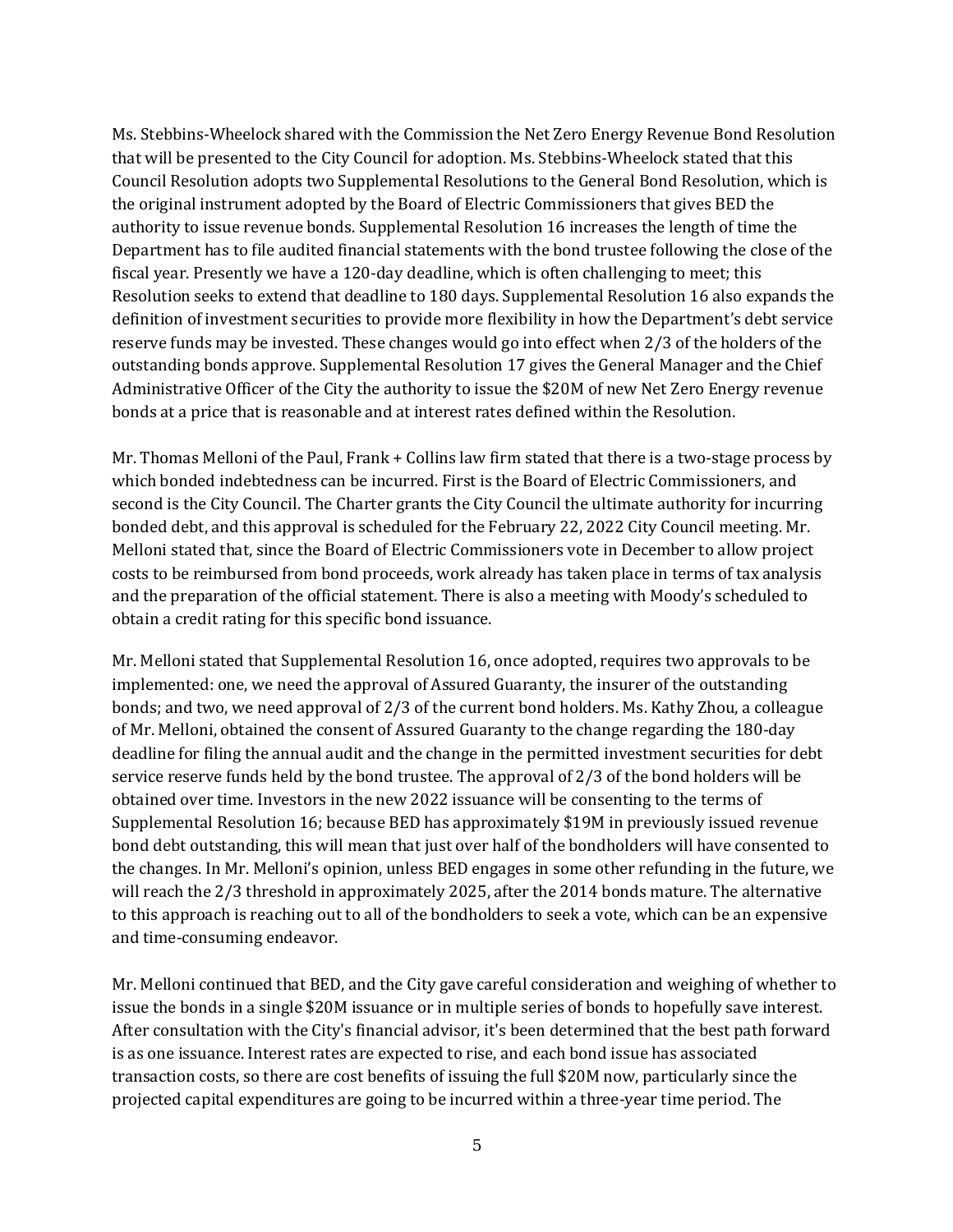current schedule is to sell the bonds in the middle of March 2022 after the solicitation of bids to determine what the terms and the interest rates will be, with a closing at the end of March.

Supplemental Resolution 17 delegates to the General Manager and the Chief Administrative Officer the authority to determine the final interest rates, the repayment terms, and the debt service scheduled. Mr. Melloni stated that, while the current expectation is that the interest rate will be well under the threshold of 4.25% set by the Resolution, in the event it is higher, ultimate approval would be required from the Board of Finance.

Commissioner Whitaker asked for clarification about certain changes requiring the approval of 2/3 of the bondholders. Mr. Melloni explained that the General Bond Resolution allows for amendments or supplements, with certain changes allowed through action of the Board of Electric Commissioners and approval of the bond trustee, and other changes that are material or significant to investors requiring the approval of the holders of 2/3 of the outstanding bonds on a dollarweighted basis. The bond resolution, however, also allows these types of changes to be implemented with the caveat that they only become effective once the 2/3 of bondholders' consent has been received.

Commissioner Whitaker stated that her understanding was that the other change in Supplemental Resolution 16 would allow BED more flexibility in investing the \$20M once received. Mr. Melloni responded that her understanding was correct; the bond proceeds will be deposited with Zions Bancorp, the bond trustee, and be held in what's called the Construction Fund. Disbursements from the Construction Fund to BED will be made based upon requisitions from BED management certifying that the monies are to reimburse revenue bond project costs. Additionally, there is a Debt Service Reserve Fund that is held by the bond trustee as additional security. This change provides additional flexibility for the investment of those funds.

Commissioner Whitaker inquired whether the Department's investment policies were in line with its and the City's Net Zero Energy goals, so the funds would not be invested in fossil fuel production, for example. Mr. Melloni stated that the bond resolution adopted in 1981 provides for different categories of allowable investments, and this new addition would allow investment in money market funds that hold government securities, likely to be mostly Treasury bonds. Other investments are allowed, but BED will choose from the categories. Ms. Stebbins-Wheelock added that the Debt Service Reserve Fund currently is invested mostly in U.S. Treasuries.

Commissioner Herendeen stated that he thought he had read 4.5% in the Council Resolution. Mr. Melloni stated that Supplemental Resolution 17 does reference 4.25%, whereas the City Council Resolution designates a 4.5% interest rate. If acceptable to the Commission, Mr. Melloni proposed recognizing the change in Supplemental Resolution 17 to a maximum interest rate of 4.5% and updating the rate in the Resolution before it is presented to the Council.

Commissioner Herendeen asked about the term of repayment and whether that would be negotiated. Mr. Melloni replied that the repayment term is a management decision with an overall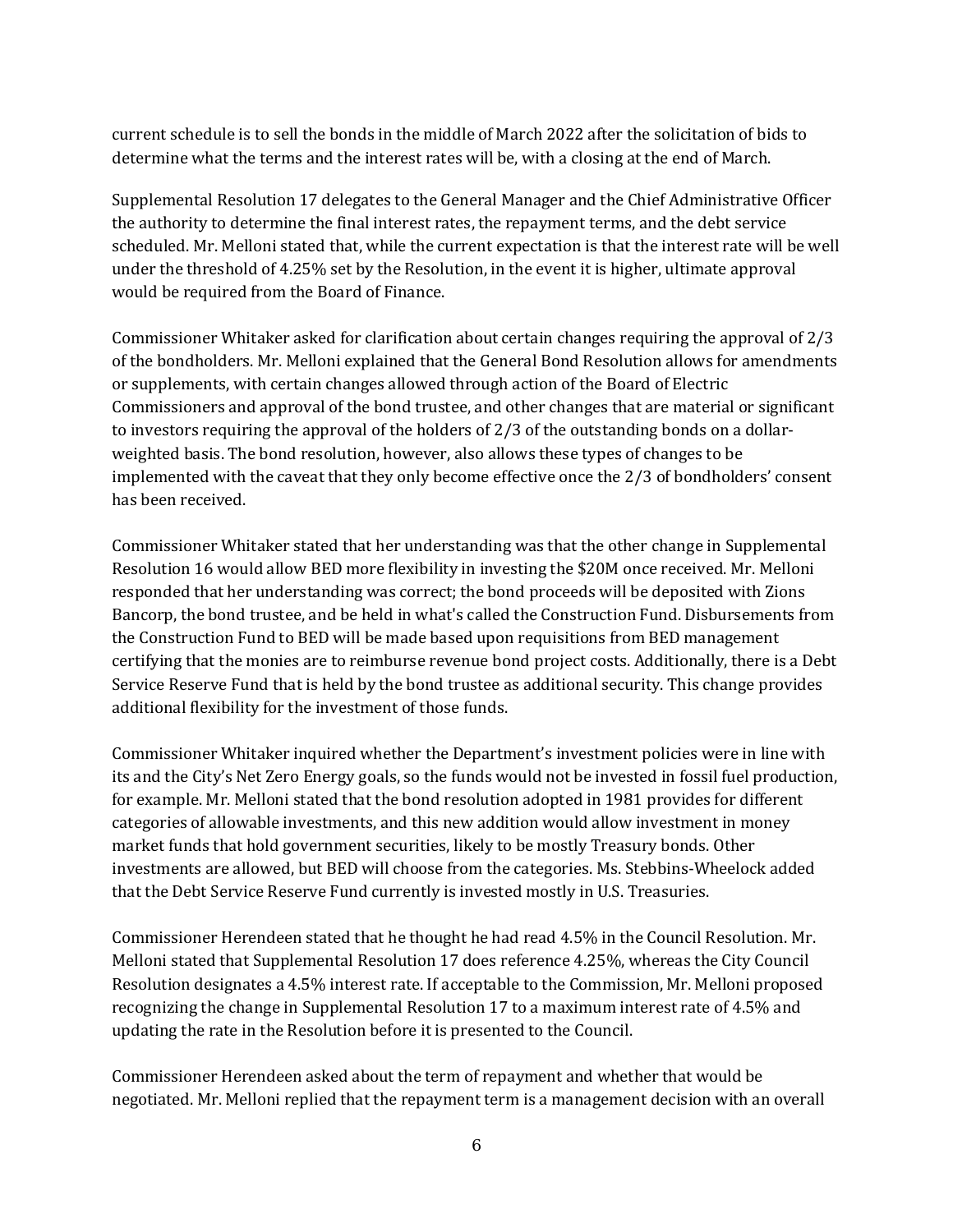limit under City Charter for 40 years. BED has elected a 20-year term, with principal payments deferred for the first five years, and that this choice seems prudent given the long lives of the assets being financed.

Commissioner Herendeen asked whether there were any special risks associated with the bond issuance. Mr. Melloni responded that, as with any bond issue, the greatest risk is the market risk associated with being able to sell the bonds at the interest rate predicted.

Commissioner Chagnon made a motion to adopt Supplemental Resolutions 16 and 17 with the change to a maximum 4.5% interest rate and to recommend adoption of these Resolutions to the Board of Finance and City Council; the motion was seconded by Commissioner Herendeen.

The Board Clerk, Laurie Lemieux, conducted a roll call vote by calling on the following Commissioners:

Commissioner Chagnon. Aye Commissioner Herendeen. Aye Commissioner Moody. Aye Commissioner Stebbins. Abstained Commissioner Whitaker. Aye

Results: 4 Ayes with 0 Nays, the motion carries.

Commissioner Stebbins arrived late to the presentation, and therefore abstained from the vote.

# **7. Moran Frame Project**

Mr. Springer stated that Mr. Bill Ellis, BED's longstanding regulatory attorney is in attendance and will join the Commission in Executive Session. Mr. Springer stated that this agenda item related to BED and its potential liability with the Moran site and the construction of the Moran Frame Project and that he would like to discuss this topic in Executive Session.

Commissioner Moody made a motion that premature general public knowledge of BED's Memorandum and Understanding regarding the Moran Plant would clearly place the Burlington Electric Department at a substantial disadvantage per Title 1, Section 313 (a)(1) of the Vermont Statutes; the motion was seconded by Commissioner Chagnon.

The Board Clerk, Laurie Lemieux, conducted a roll call vote by calling on the following Commissioners: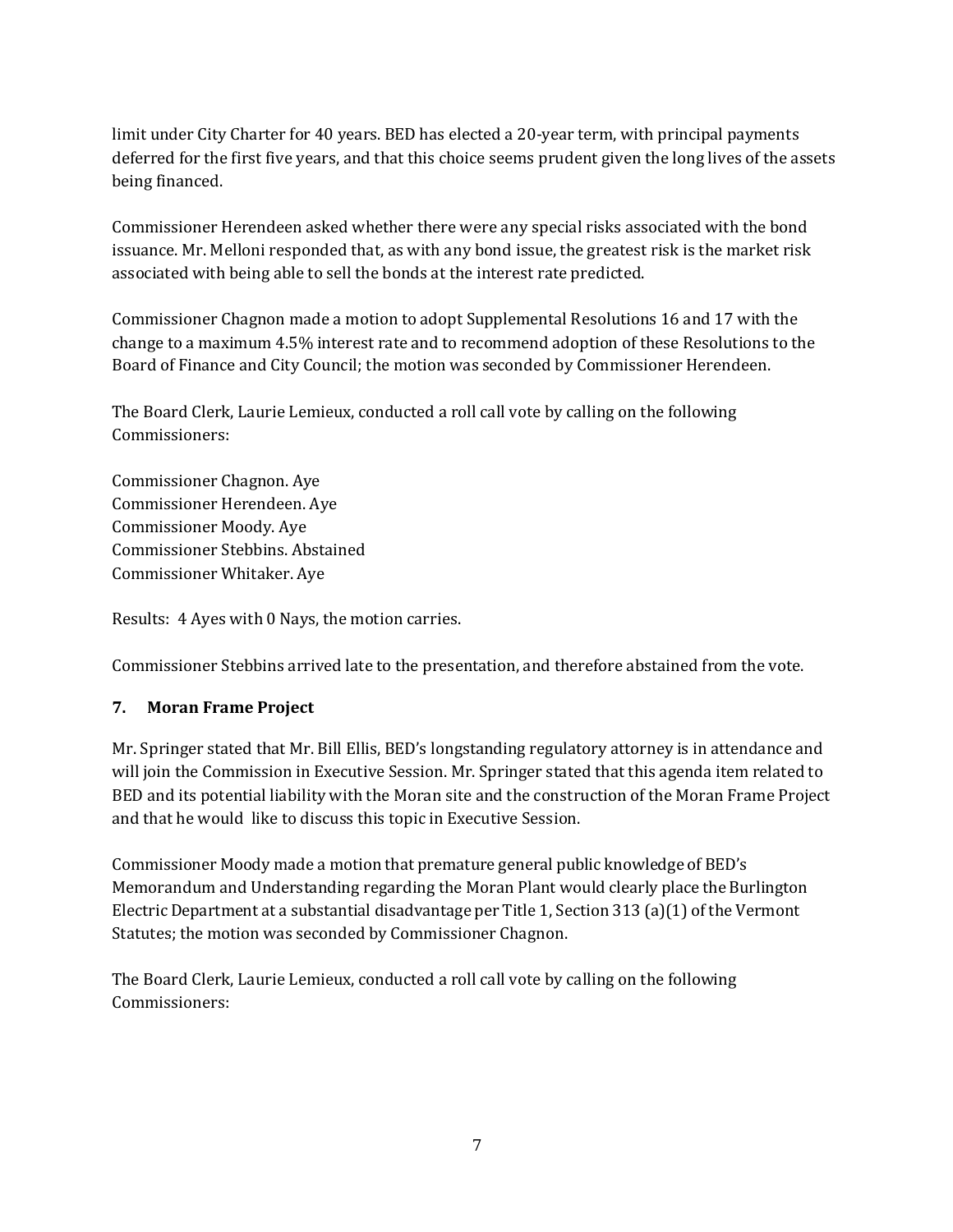Commissioner Chagnon. Aye Commissioner Herendeen. Aye Commissioner Moody. Aye Commissioner Stebbins. Aye Commissioner Whitaker. Aye

Results: 5 Ayes with 0 Nays, the motion carries.

Commissioner Moody made a motion to enter into Executive Session with Burlington Electric Department Staff to discuss BED's Memorandum of Understanding regarding the Moran Plant, under the provisions of Title 1, Section 313(a) (1)(A) of the Vermont Statutes; the motion was seconded by Commissioner Chagnon.

Commissioner Moody made a motion to exit Executive Session at 7:05; the motion was seconded by Commissioner Herendeen

Commissioner Stebbins conducted a roll call vote by calling on the following Commissioners:

Commissioner Chagnon. Aye Commissioner Herendeen. Aye Commissioner Moody. Aye Commissioner Stebbins. Aye Commissioner Whitaker. Aye

Results: 5 Ayes with 0 Nays, the motion carries.

Commissioner Stebbins stated that, once the Commission votes on the motion regarding the MOU between BED and the City of Burlington that sets forth a negotiated agreement, all documents will be available to the public.

Commissioner Herendeen made a motion to recommend authorizing the General Manager or designee of Burlington Electric Department to sign and participate in the Memorandum of Understanding between the City of Burlington that allows annual settlement payments to the City towards abatement and/or remediation of the Moran Plant commencing in FY2023; the motion was seconded by Commissioner Chagnon.

The Board Clerk, Laurie Lemieux, conducted a roll call vote by calling on the following Commissioners:

Commissioner Chagnon. Aye Commissioner Herendeen. Aye Commissioner Moody. Aye Commissioner Stebbins. Aye